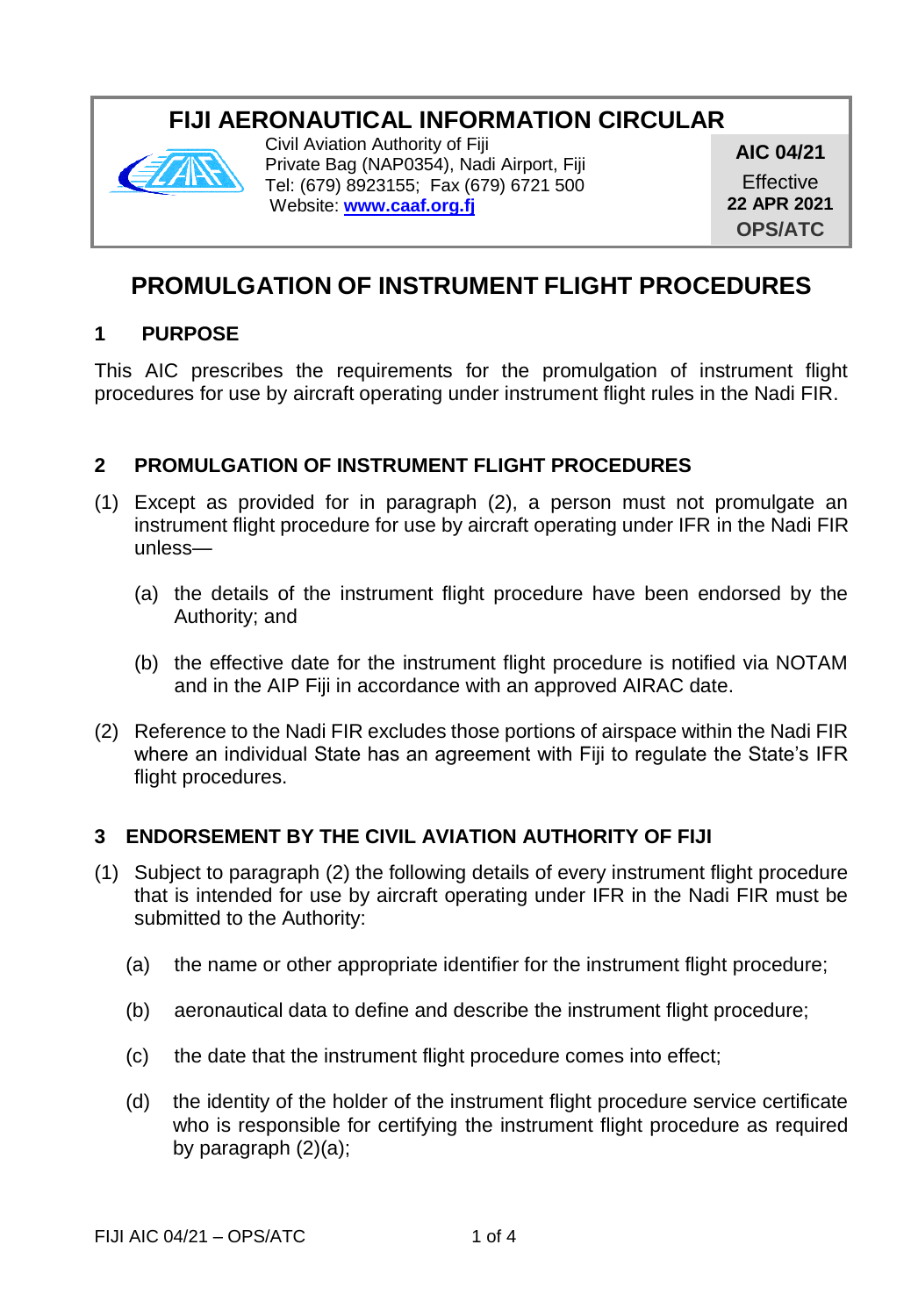- (e) the identity of the holder of the instrument flight procedure service certificate who is responsible for the maintenance of the instrument flight procedure as required by paragraph (2)(b).
- (2) Before endorsing the aeronautical data that describes an instrument flight procedure, the Authority must be satisfied that—
	- (a) a person, who is appropriately authorised by the holder of an appropriate and current instrument flight procedure service certificate granted under the Standards Document – Instrument Flight Procedure (SD - IFP), has certified that the instrument flight procedure meets the applicable requirements and standards of the SD - IFP; and
	- (b) a person who represents the holder of an appropriate and current instrument flight procedure service certificate referred to in paragraph (a), certifies that the instrument flight procedure is to be maintained in accordance with the certificate holder's procedures required by the SD - IFP; and
	- (c) during any entry, retrieval or storage processes, any processing or manipulation of the aeronautical data required under paragraph (1) complies with the standards for the manipulation or processing of data specified in RTCA Inc. document number RTCA/DO-200A, or other standards accepted by the Authority as an equivalent; and
	- (d) the Instrument Flight Procedure process as defined in the SD IFP (reproduced as Appendix A) has been followed.

#### **4 NOTAM AND AIP SUPPLEMENT NOTIFICATION**

- (1) An instrument flight procedure may not come into effect for use by aircraft operating under IFR unless—
	- (a) the details of the instrument flight procedure are endorsed by the Authority; and
	- (b) except as provided in paragraph (2), the following information is notified via NOTAM and AIP Supplement:
		- i. the name, or other applicable identifier for the instrument flight procedure; and
		- ii. the date that the instrument flight procedure comes into effect for use by aircraft operating under IFR.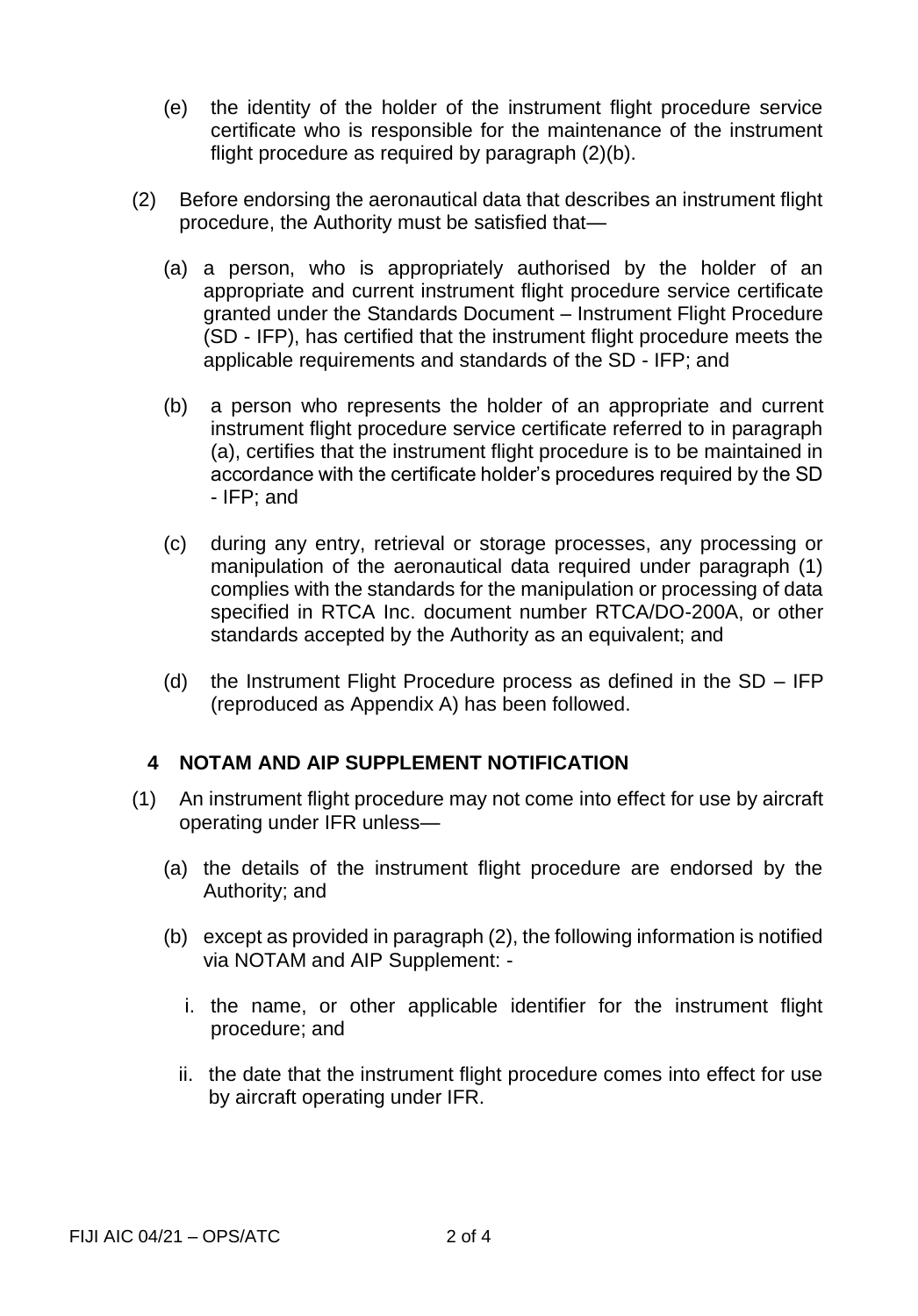## **APPENDIX A Instrument Flight Procedure Description Flow Diagram** (SD-IFP Fig 5.2.1) **Process 1 Design and Approval**